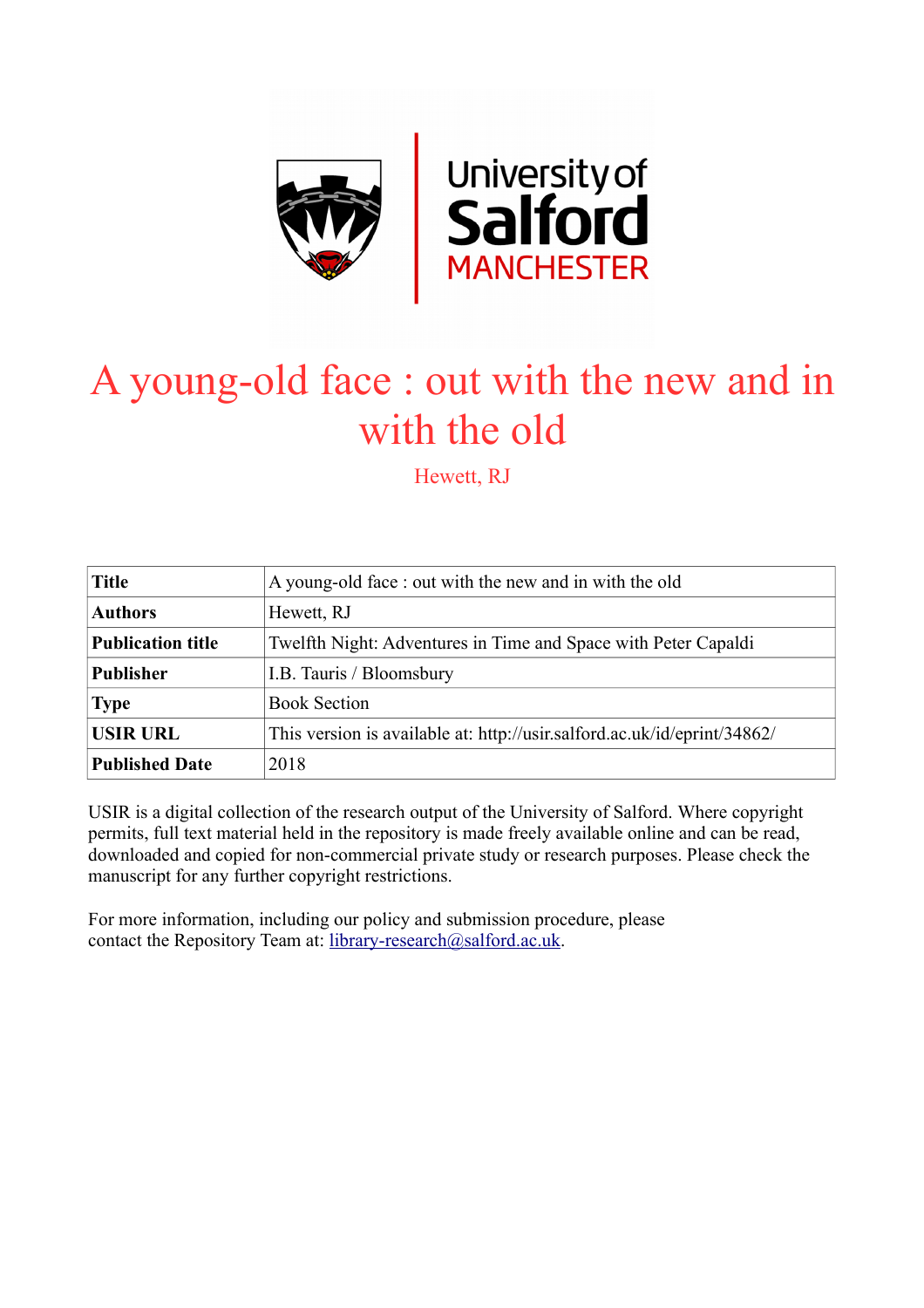## **PART ONE**

# **THE DOCTOR AND HIS COMPANIONS**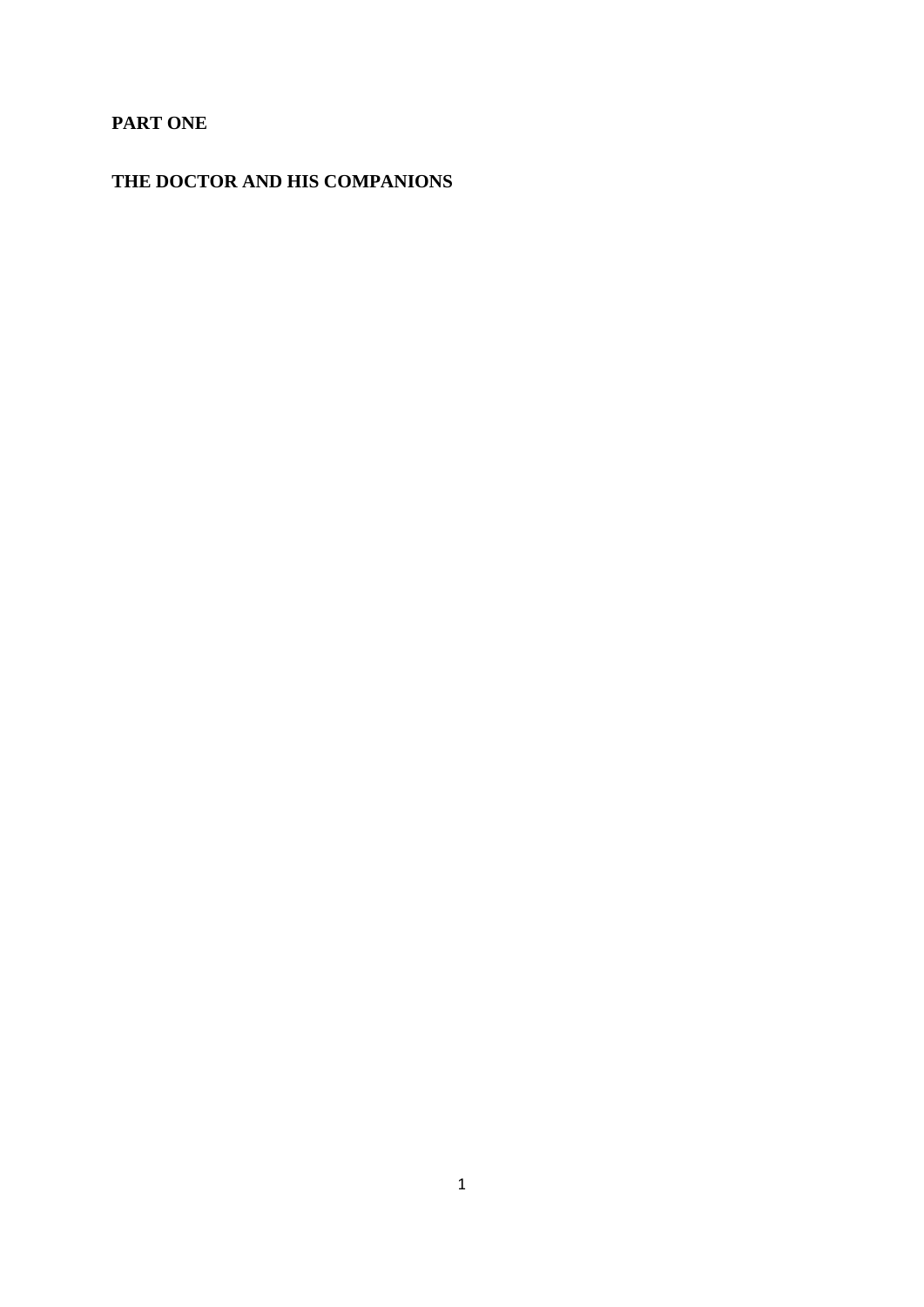## **A Young-Old Face**

#### **Out with the New and in with the Old in** *Doctor Who*

### *Richard Hewett*

#### **Introduction**

'I approve of your new face, Doctor - so much more like mine.' This line, spoken by the now ancient, enervated and seemingly dying Davros in 'The Magician's Apprentice', is just one of many age-related barbs directed at the Twelfth Doctor during Peter Capaldi's reign, serving as a constant reminder that the Time Lord is no longer (if, indeed, his on-screen self ever  $was$ <sup>1</sup> a young man. Throughout his tenure, friends and foes alike highlighted the latest incarnation's wrinkled, somewhat cadaverous visage, grey hair, and scrawny body, the Doctor being variously described as a 'desiccated man crone' ('Robot of Sherwood'), a 'grey-haired stick insect' ('Listen'), and a 'skeleton man' ('Last Christmas'). Although she ultimately comes to regard him affectionately as a 'daft old man' ('The Woman Who Lived'), in 'Deep Breath' Clara (Jenna Coleman) struggles to comprehend how the Doctor's face can have so many wrinkles when it is brand new (much to the similarly long-lived Madame Vastra's [Neve McIntosh] disapproval). Stalwart ally Kate Lethbridge-Stewart (Jemma Redgrave) and former spouse River Song (Alex Kingston) both suggest it might be advisable for the Time Lord to touch up his roots ('Death in Heaven'; 'The Husbands of River Song'), and even a mildly embarrassed Bill (Pearl Mackie) feels the need to pass the Doctor off as her grandfather in front of contemporaries ('Knock Knock').<sup>2</sup>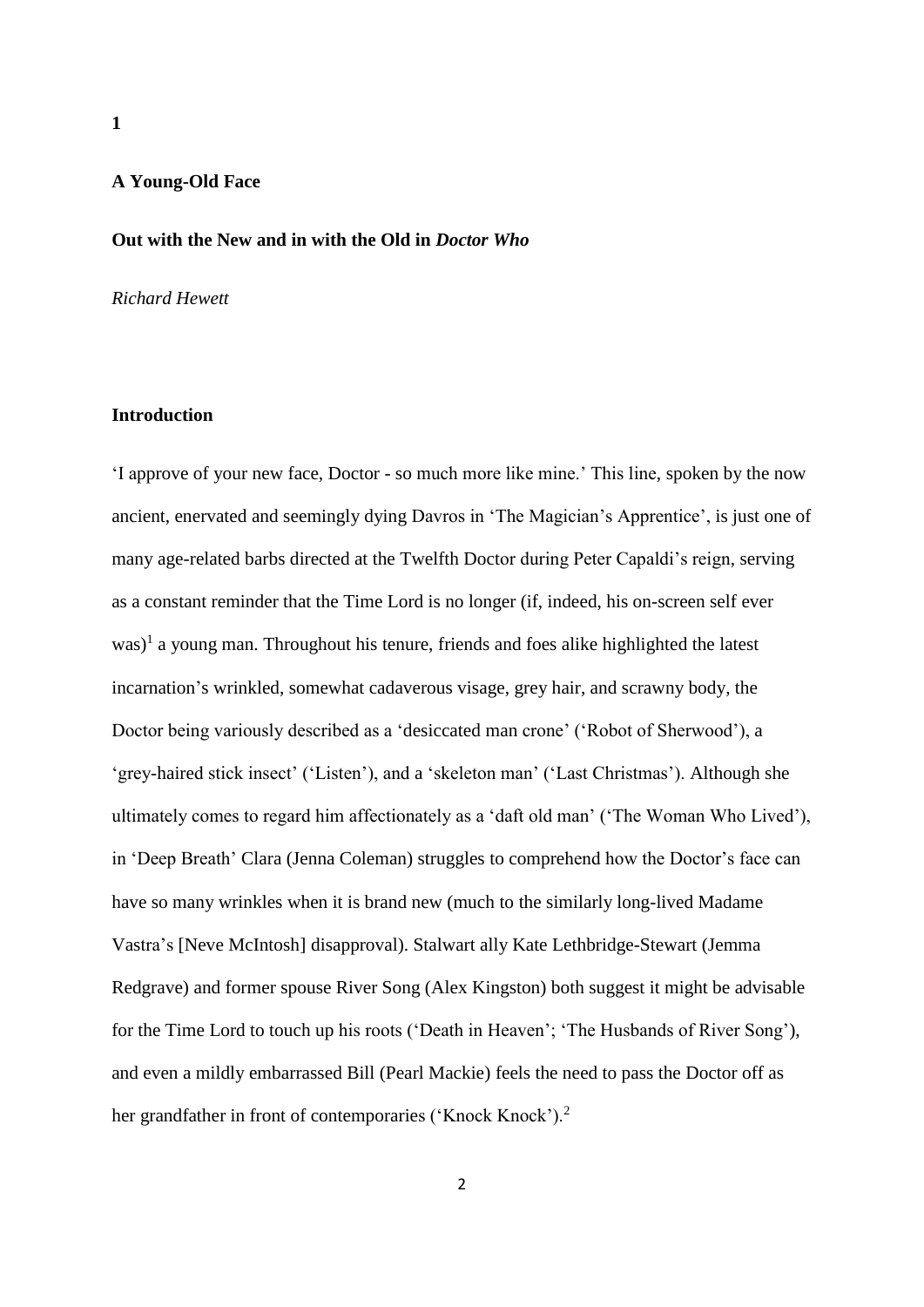Announced in 2013, Peter Capaldi's appointment as the Doctor added a new dimension to the frenzy of media coverage already surrounding *Doctor Who*'s fiftieth anniversary. Much of this centred around the fact that, at 55, Capaldi was the same age original Doctor William Hartnell had been when he took on the role, and showrunner Steven Moffat swiftly claimed this as his USP (unique selling point), stating that 'to emphasise the senior consultant over the medical student for once reminds people that he's actually a terrifying old beast.'<sup>3</sup>

Establishing the Doctor's exact age is problematic. As given on screen, it veered between 450 and 953<sup>4</sup> in the original series, but by 'The End of Time' had been retconned to a reassuringly precise 906.<sup>5</sup> However, the Eleventh Doctor's (Matt Smith) extensive offscreen adventures made it increasingly difficult to pin down accurately – something the Time Lord himself admits in 'The Day of the Doctor'. His lengthy sojourn on Trenzalore only added to the confusion, though by 'The Zygon Inversion' the Twelfth Doctor is able to state with confidence that he is 'over two thousand years old.' This approximation still stands in the later 'Smile' and 'Thin Ice', despite the Doctor having previously been trapped in his Confession Dial for four and a half billion years ('Heaven Sent').

Perhaps appropriately, the apparent age of the Doctor's physical body has also varied wildly. While it was possible that the first 'regeneration',<sup>6</sup> in 'The Tenth Planet', was indeed a 'renewal' – as the Doctor himself described it<sup>7</sup> – in the sense of his body becoming younger, this has not always been the case since; the Doctor can also grow visibly older, as occurred with Jon Pertwee and Colin Baker's incarnations. However, it is the casting of a younger actor that is usually deemed most newsworthy, Peter Davison and Matt Smith having received particular coverage on these grounds. Since its own 'renewal' in 2005 the series has

3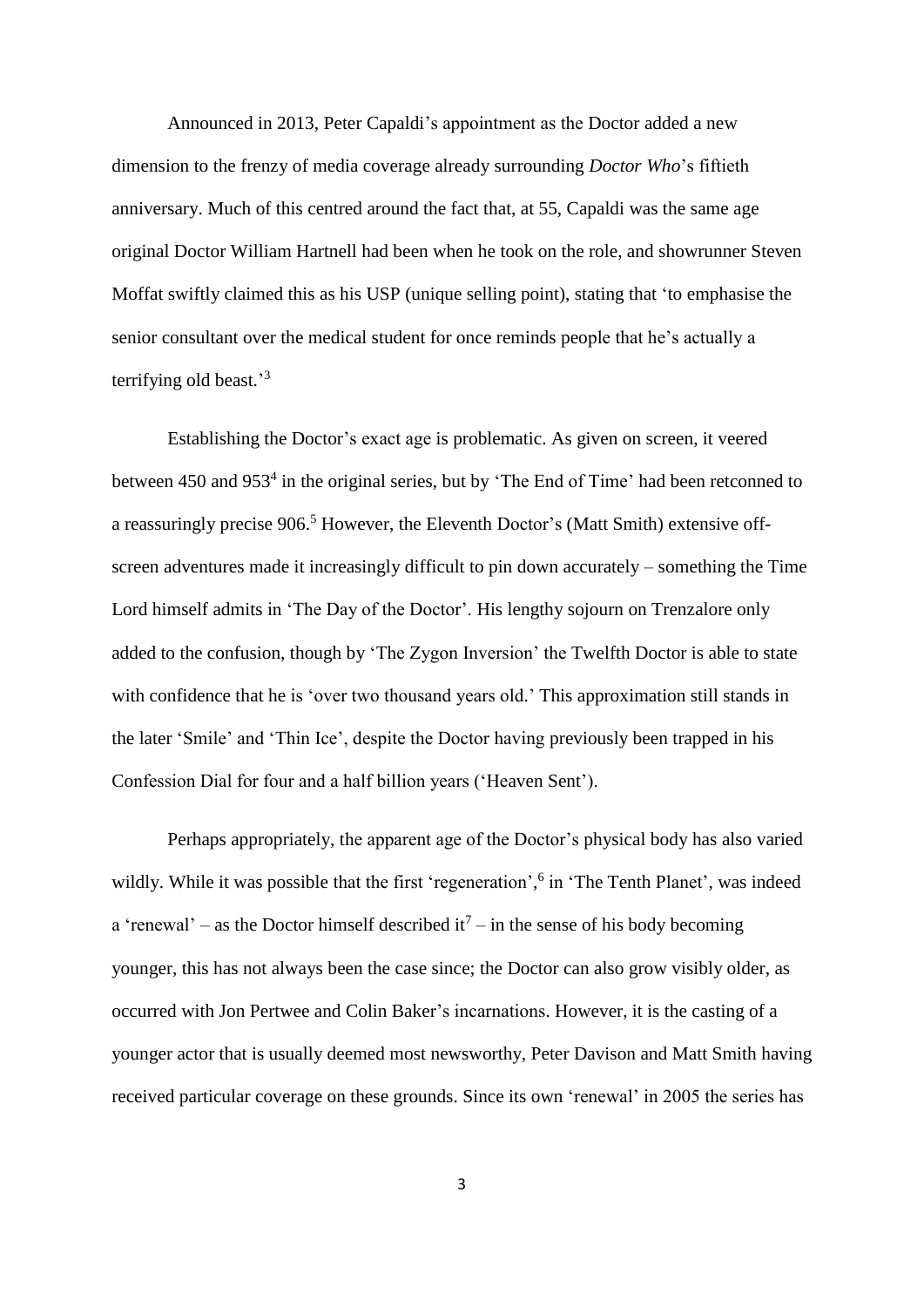placed the emphasis more firmly on youth, with the then 40-year-old Christopher Eccleston the most senior of the re-launch lead actors prior to Capaldi's casting.

This was a trend that showrunner Steven Moffat initially intended to reverse upon taking the helm in 2009, but his plan to cast an older Doctor was sidelined when the 26-yearold Matt Smith impressed him during auditions. However, the introduction in the 2013 anniversary special 'The Day of the Doctor' of John Hurt as the grizzled War Doctor could be seen as paving the way for a more mature actor to take the lead – a move compounded by Capaldi's own (brief) appearance in the episode, the return of a visibly older Tom Baker as the Curator (a possible future incarnation of the Doctor) at the narrative's close, and the subsequent ageing of Smith's incarnation while on Trenzalore ('The Time of the Doctor').

Although, in the original era, the pace of the show was often constrained by its multicamera studio format, which made scenes of physical combat challenging to stage convincingly, the single camera model of the Davies and Moffat series has often seen the Doctor functioning more as high-octane action hero than cerebral sage, complete with elaborate post-production special effects that could only have been dreamed of by the original series production team. Capaldi's arrival therefore raised several questions with regard to age and ageing in *Doctor Who*, both in terms of characterisation and narrative form. With the Doctor played by younger men for so much of his recent tenure, Moffat's re-establishment of the Doctor as a middle-aged hero was a daring move in a televisual era that featured few such role models, even the quinquagenarian Inspector Morse having been replaced by his twentysomething counterpart in *Endeavour* (ITV, 2013-). This chapter will therefore investigate the narrative and performative strategies employed to accommodate this approach, and the impact Capaldi's arrival had upon the pace and style of *Doctor Who*.

4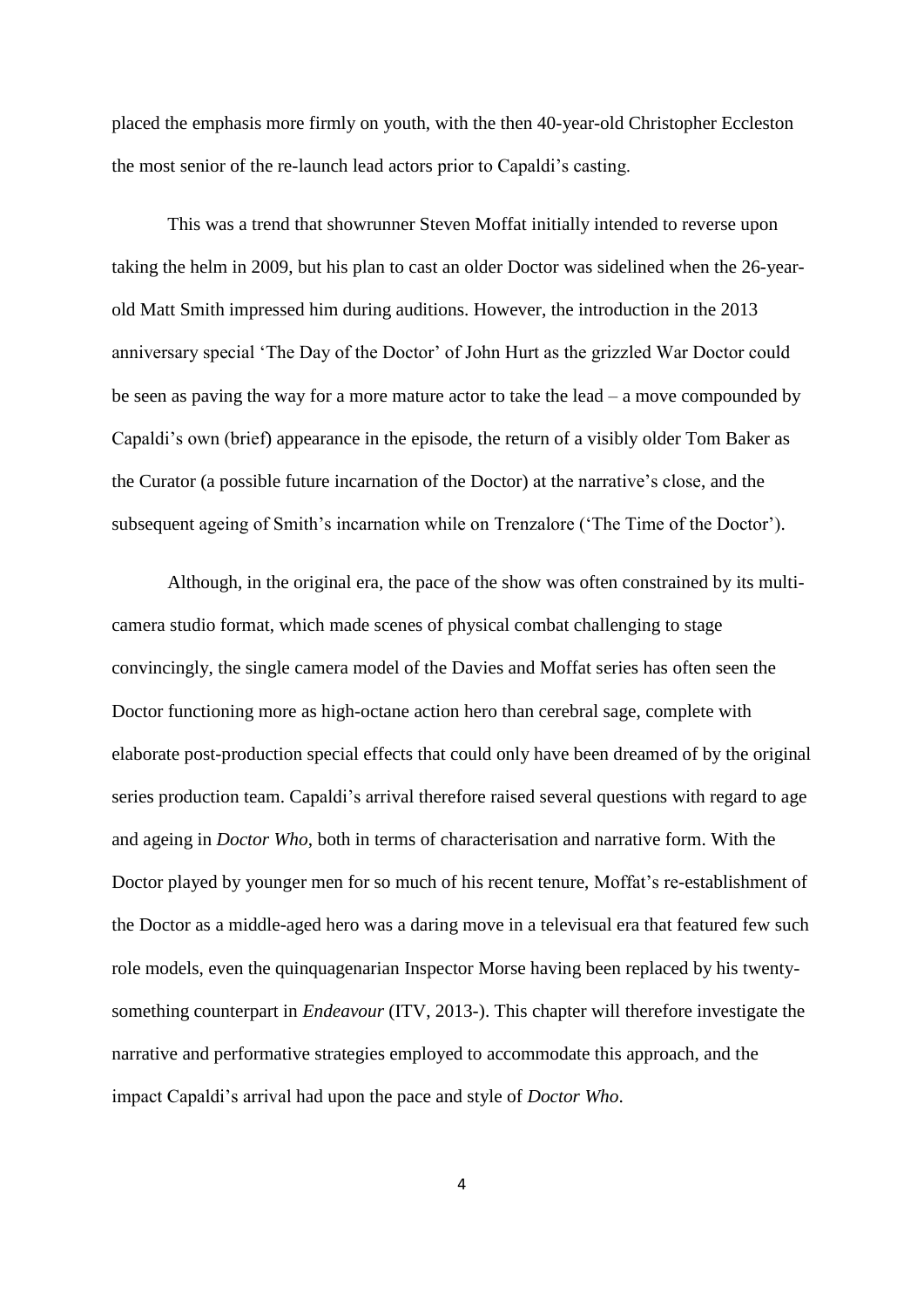#### **In need of assistants?**

In a direct mirroring of the 1963 series, Capaldi's era saw the Doctor initially accompanied by a teacher from London's Coal Hill School, Clara Oswald ostensibly representing a counterpart to original series companion, history tutor Barbara Wright (Jacqueline Hill). While Clara was a hangover from the Matt Smith years, her role at Coal Hill had only been established in Smith's penultimate adventure, 'The Day of the Doctor', and at first seemed little more than a nostalgic nod to the classic series in its anniversary special. When it was announced that she would be joined in Capaldi's first year by soldier-turned-Maths teacher Danny Pink (Samuel Anderson), it could have been surmised that Danny's inclusion in the regular cast was intended to replicate the role originally played by science master Ian Chesterton (William Russell), who had been included in the TARDIS crew to take care of any physical business that may have proved too demanding for Hartnell/the First Doctor.<sup>8</sup> Following Ian's departure, the Doctor was similarly 'assisted', first by astronaut Steven Taylor (Peter Purves), and latterly by sailor Ben Jackson (Michael Craze). Although in 1966 Hartnell was replaced by the younger Patrick Troughton, the new lead's cerebral approach meant that action sequences were for the most part undertaken by brawny Scot Jamie McCrimmon (Frazer Hines), the Second Doctor rarely embarking upon any form of physical engagement. This formula was attempted again in 1974, the character of naval surgeon Harry Sullivan (Ian Marter) having been conceived before the Fourth Doctor was cast. In the event, Tom Baker's incarnation proved perfectly adept at handling combat scenes, and Harry's stay proved brief indeed. John Tulloch and Manuel Alvarado have previously highlighted the issue of the 'running and punching' role of the male companion,<sup>9</sup> but in the event this satellite archetype was one that Danny Pink would largely deviate from.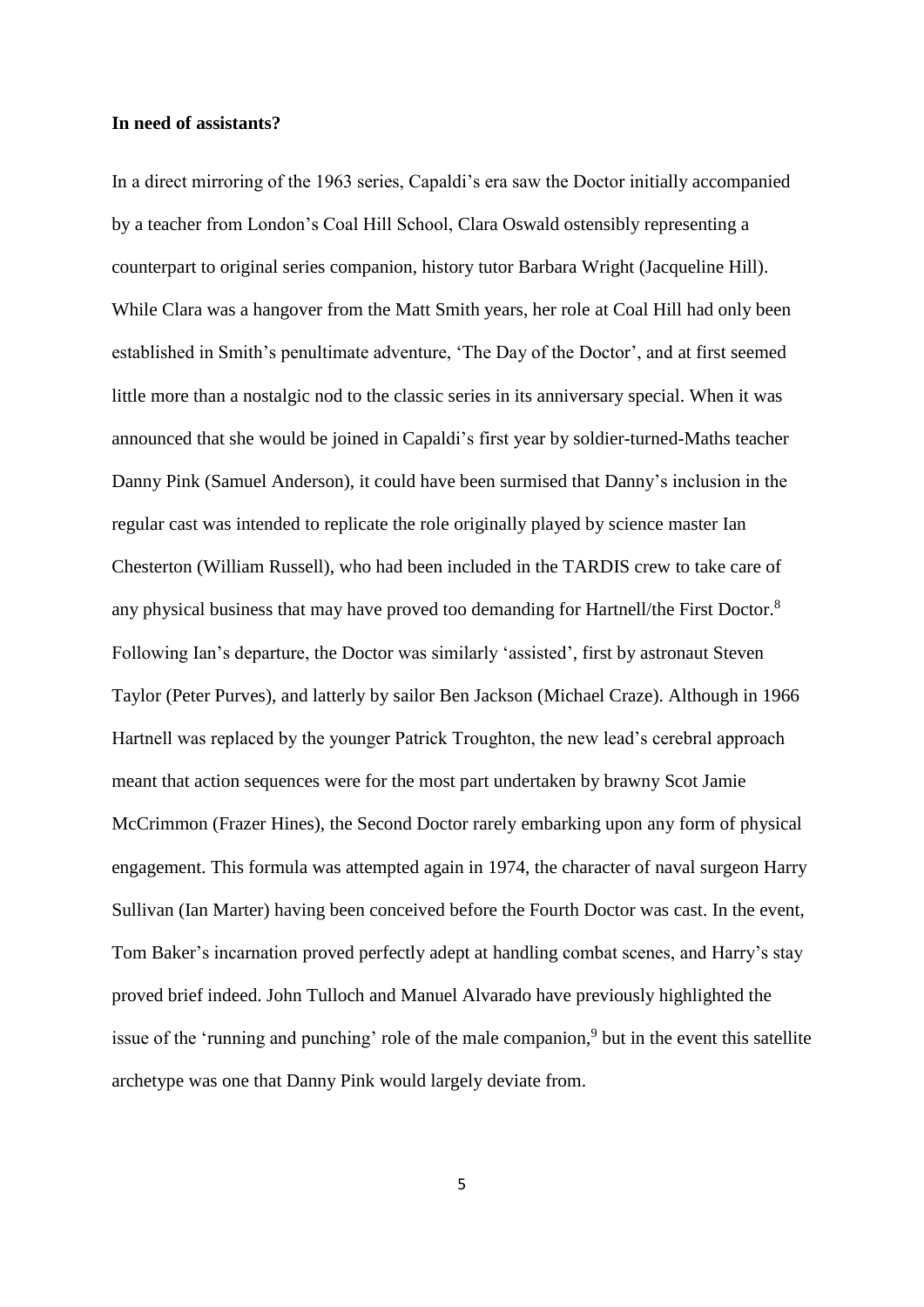Ultimately, Clara and Danny were less the mature guides envisaged by the 1963 production team than a youthful counterpoint to the casting of Capaldi, their ill-fated romance providing an emotional spine to the new Doctor's first year, and reminding the audience (and Clara) that the Doctor was, in his own words, not her boyfriend ('Deep Breath'). The programme's move to a later time slot meant that the need for youthful points of identification had become increasingly moot, and any similarities between Clara and Danny and the original Coal Hill duo proved superficial at best. Indeed, Danny Pink could only be said to play a 'traditional' companion role (i.e. assisting the Doctor in his endeavours) in two stories: 'The Caretaker' and 'In the Forest of the Night'. In the former, Danny's efforts only serve to frustrate the Doctor's plan to neutralise the Skovotz Blitzer, sparking a mutually antagonistic relationship atypical of that enjoyed by the Time Lord with the majority of his previous male companions,<sup>10</sup> while in the latter the spirit is more one of competition than collaboration.

Much of the Twelfth Doctor's resentment of Danny seems to stem from the latter's former career as a soldier, and from this perspective it is interesting to compare the Twelfth Doctor with the Third, played by Jon Pertwee. It is series script editor Terrance Dicks' oftemployed description of Pertwee's 'young old' face in his Target novelisations of the broadcast stories that provides this chapter's title, and – like Capaldi – Pertwee was a 'senior' performer (aged 50 at the beginning of his term) who had little need of the 'action men' frequently surrounding him in the form of Brigadier Lethbridge-Stewart (Nicholas Courtney) and his UNIT troops. Indeed, Pertwee's was arguably the most physical Doctor of all; his description of himself as 'quite spry' for his age ('The Green Death') and the numerous action sequences in which Pertwee (or occasionally his stunt double, Terry Walsh) took part, suggest that age need not be a barrier with regard to the Doctor performing as action hero.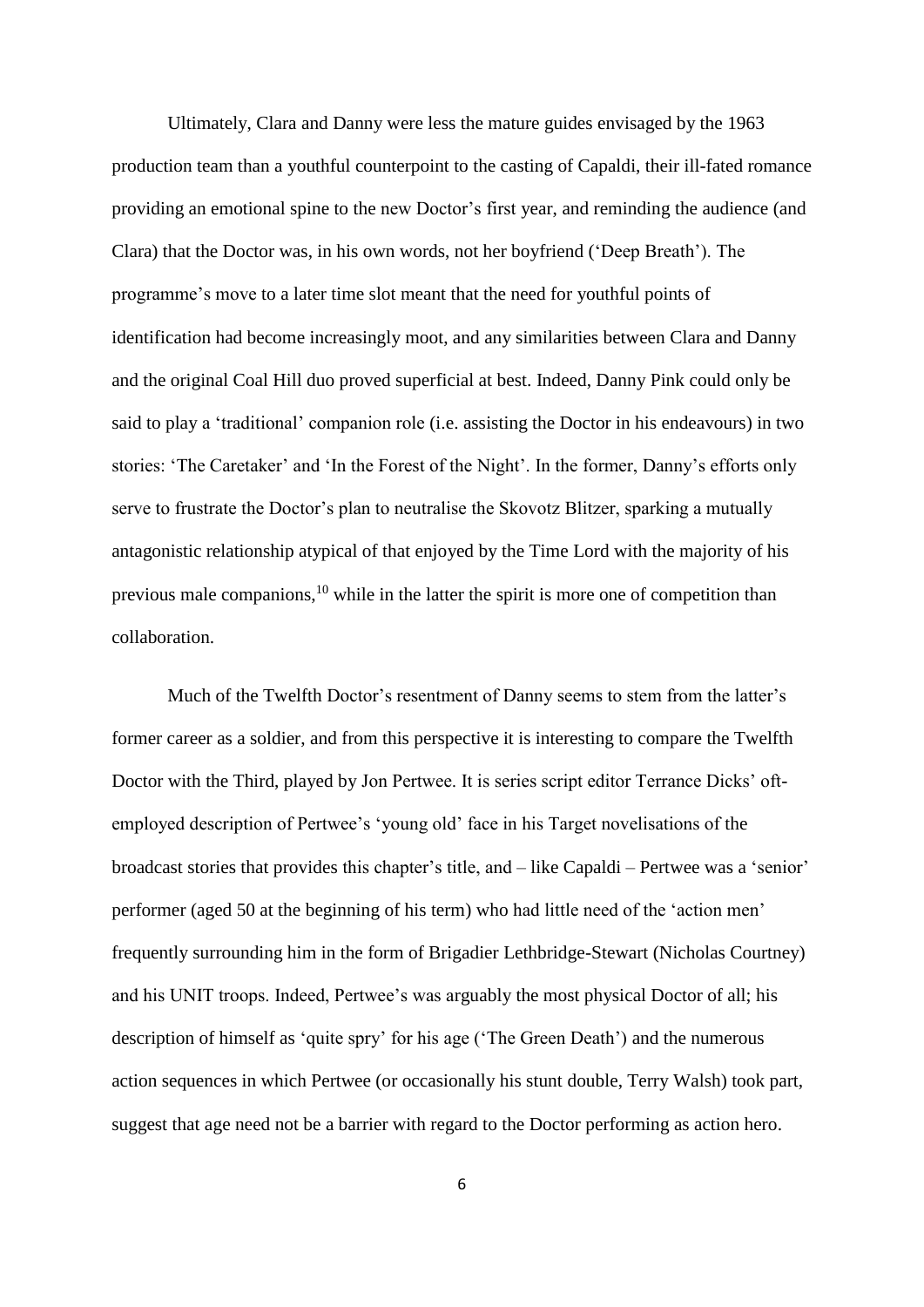The number of visual and narrative signifiers in Capaldi's era that recall Pertwee's characterisation are difficult to ignore. In the photo-shoot revealing the new Doctor's costume in January 2014, Capaldi struck a pose strongly reminiscent of Pertwee in his own early publicity shots, pointing directly into the lens of the camera, and the similarities between their respective outfits in terms of colour scheme (white shirt, black jacket, red lining) were swiftly picked up on by press and fans alike. The Twelfth Doctor subsequently donned a necktie almost identical to that worn by the Third (at least in his early adventures) for 'Mummy on the Orient Express', and his later favouring of a velvet frock coat would doubtless have met with his predecessor's approval. In addition, Capaldi's hair – initially cropped unflatteringly – grew increasingly bouffant with each passing year, much as Pertwee's had. In 'Robot of Sherwood' and 'World Enough and Time' the Doctor employs the long-neglected art of Venusian aikido pioneered by his third incarnation (Capaldi even mimicking Pertwee's 'Hai!') to disarm, respectively, Robin Hood (Tom Riley) and Jorj (Oliver Lansley), and 'The Girl Who Died' sees him reversing the polarity of the neutron flow on a Mire helmet – recycling the line originally adopted and memorised by Pertwee to deal with overly complicated technological jargon.<sup>11</sup>

However, the Third Doctor and the Brigadier's relationship, while occasionally frosty, seldom became as fractious as that between the Twelfth and Danny Pink. It is implied throughout Capaldi's first year that the Doctor both reviles the role of the military man, and yet is aware of himself as a soldier of sorts; possibly as a result of his experiences as the War Doctor, but also in a broader sense as one who frequently involves others in his battles against evil, often at the cost of their lives – as proves to be the case with series ten companion Bill Potts.<sup>12</sup> Tellingly, it is Danny who hails the Twelfth Doctor as a 'bloodsoaked old general', and this militaristic antipathy is taken to extremes in 'Death in Heaven',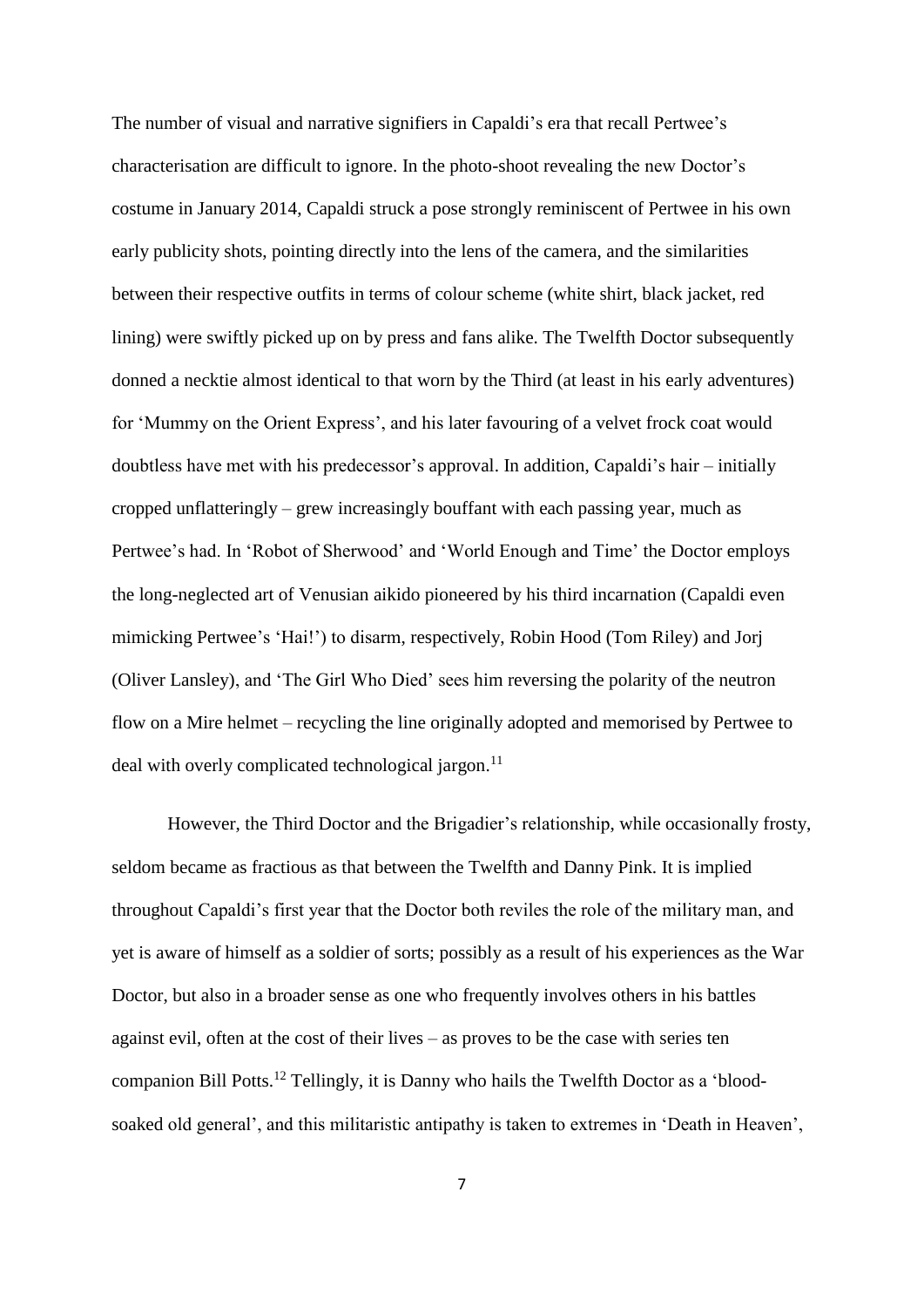when the Doctor is disturbingly (at least for fans with long memories) disdainful of the Brigadier's hitherto unstated desire – as revealed by his daughter, Kate – that the Time Lord salute him, just once: 'He should have said'. This lack is, however (perhaps predictably), rectified by the episode's close.

While the Twelfth Doctor is, like the Third, Fourth and Fifth,<sup>13</sup> shown to be adept with a sword, offering to train a Viking village in self-defence in 'The Girl Who Died', he is also happy to subvert swashbuckling norms by facing off against Robin Hood armed only with a spoon. In fact, Capaldi's performance often undercuts the notion of the Doctor as action hero, arguably for the first time since the series was re-launched in 2005. Whereas Christopher Eccleston, David Tennant and Matt Smith played running and fighting scenes 'straight', Capaldi introduces a comedic, stiff-jointed run when the Doctor takes flight. Described by Bill as resembling 'a penguin with its arse on fire', this less than heroic gait provides a frequent visual reminder of the Doctor's great age. What could be regarded as his first 'action' sequence, mounting a horse and galloping to meet the dinosaur he has accidentally transported to Victorian London during his regeneration trauma, is played primarily for laughs; the Doctor is dressed only in a nightshirt, and visibly struggles to control his steed. By the time of 'The Woman Who Lived', the Doctor has become a more capable horseman – though viewers may doubt that Capaldi is performing his own stunt.<sup>14</sup> In this respect, while action still forms a significant part of Capaldi's narratives, he is neither the near superhuman figure cut by Pertwee or Tom Baker (and at times by Peter Davison, Colin Baker and their post-2005 successors), nor the more physically passive type of Hartnell, Troughton or Sylvester McCoy, who typically relied on intellect over physicality. While the pace of his episodes is as frenetic as that of any other post-2005 Doctor, the Twelfth did not fulfil the more recent tradition of the action hero role to quite the same extent.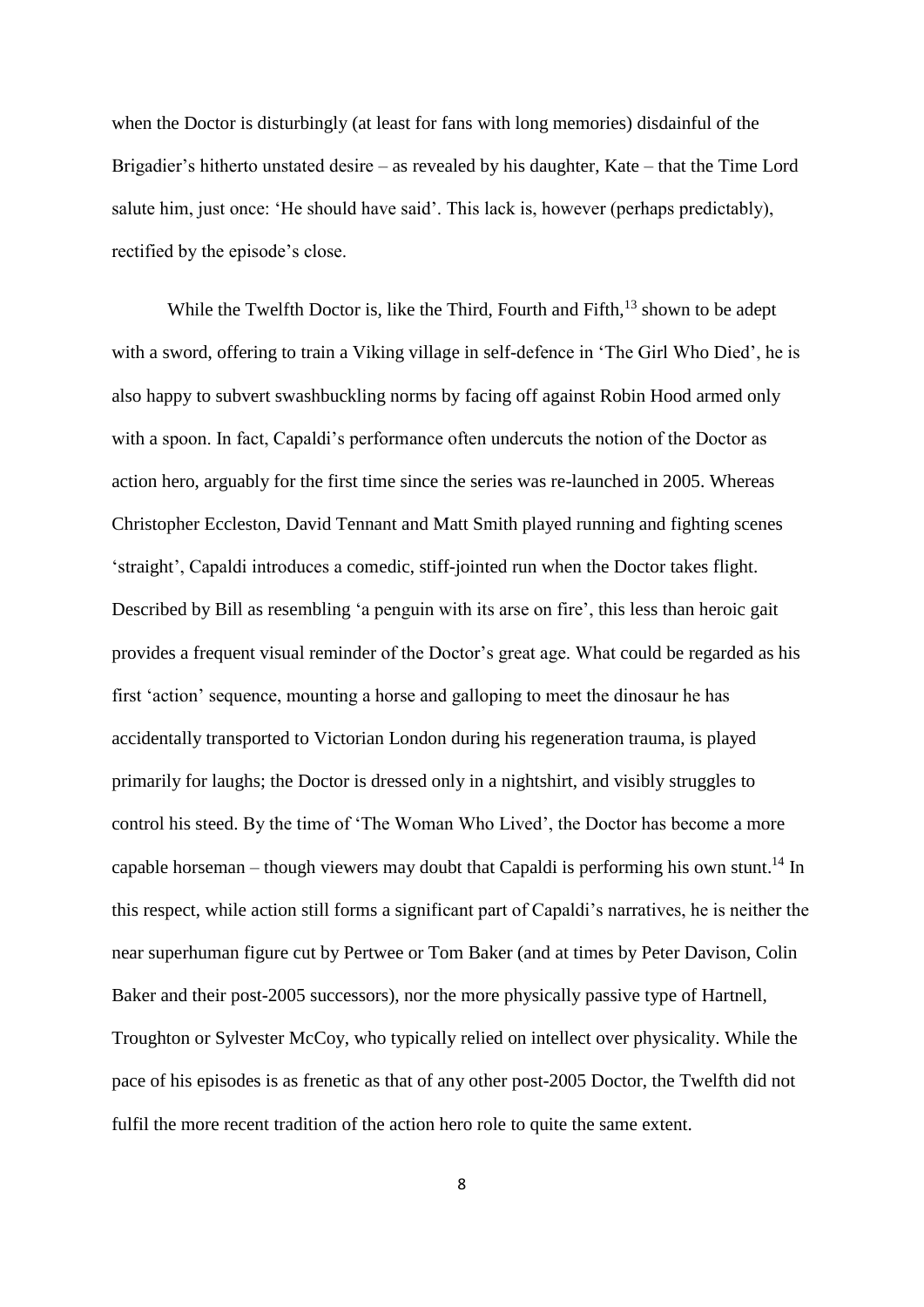#### **Changing the pace?**

As mentioned earlier, modern *Doctor Who* is made in a very different production context from the original series, whose primarily multi-camera studio process was already becoming outmoded when the programme was cancelled in 1989. Television drama today is largely the domain of single camera location, though an effects-heavy programme such as *Doctor Who* makes greater use than most of studio soundstages. These are usually of the type more commonly associated with feature film production, more suitable both for 'green screen' CGI (computer-generated imagery) and sizeable 'standing' sets such as the TARDIS interior, which would have been difficult to accommodate in the era of Television Centre and Lime Grove Studio D (the first production site of *Doctor Who*).

The impact of this change in production process is evident in the increased number of action sequences featured in the series post-2005, the more dialogue-heavy sequences of the original having given way to 'set pieces' of a type that would have been impossible to stage in the 'classic' era. This is not to say that scenes of emotional intensity, with the focus on verbal sparring or conflict between the Doctor and his antagonist of the week, no longer have any part to play. Rather, they provide periods of calm between the storms of expansive action sequences, frequently driven by orchestral scores from Murray Gold and the BBC National Orchestra of Wales. The climax of the series' 2005 premiere episode featured the explosive demise of the Nestene Host, while the following week saw the similarly incendiary end of the world in special effects sequences that would have been near-impossible to realise on the original series' comparatively meagre budget.

9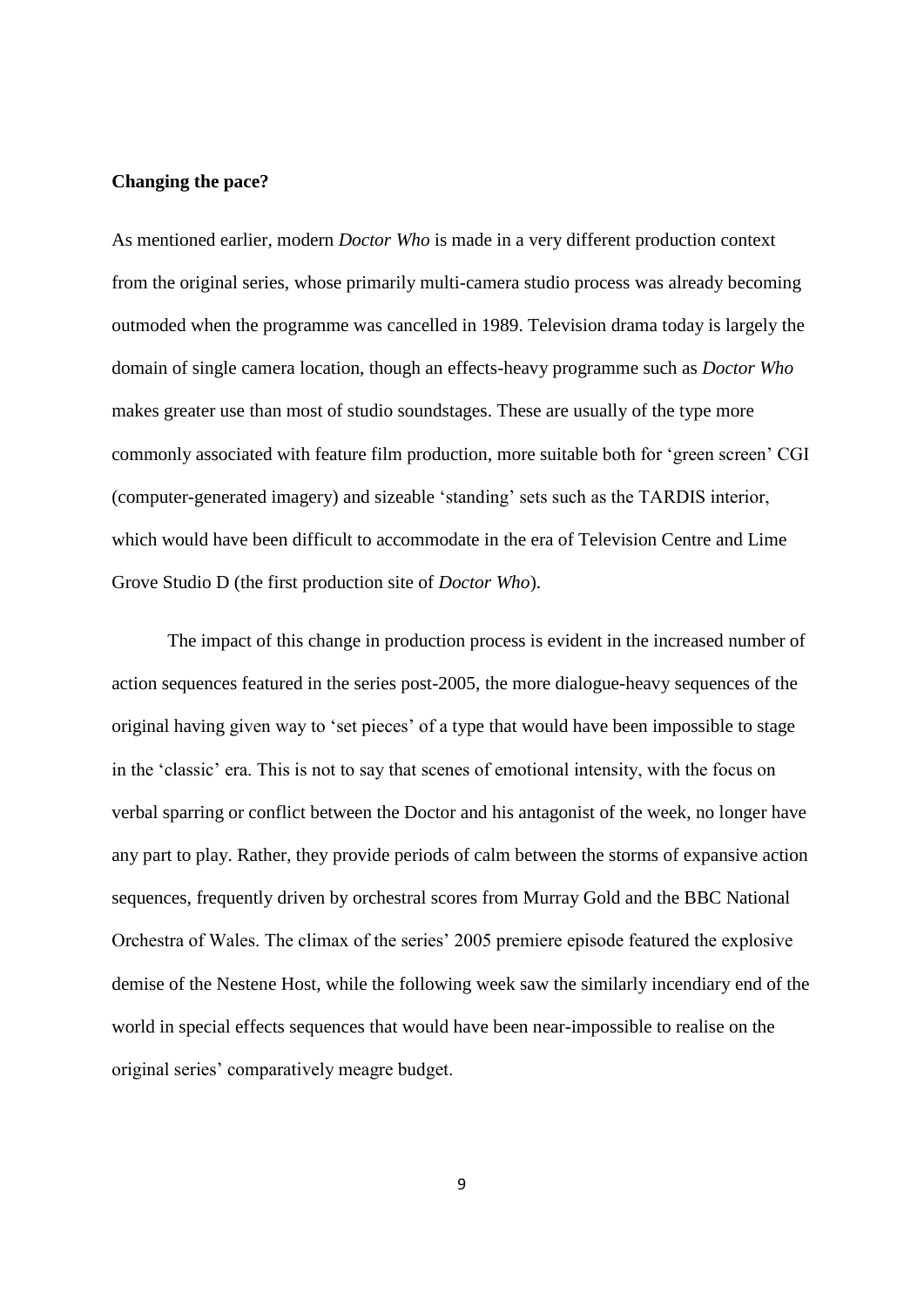This same aesthetic is applied throughout both the Russell T Davies era and that of his successor Steven Moffat, and is also visible in the Capaldi years. While there is, perhaps, a slightly greater reliance on longer conversational sequences, these continue to be sandwiched between spectacular scenes of destruction and/or flight. 'Death in Heaven' and 'The Witch's Familiar' are both cases in point. Each forms the second instalment in a two-part adventure, and features lengthy segments which the Doctor spends in conversation with an old adversary (Missy/Davros), while companion Clara takes on much of the physical 'business' of confronting the monster of the week (the Cybermen/the Daleks). In this respect, each episode in a sense replicates the pace of the more studio-bound original series serials, in which the Doctor's confrontations with foes such as the Master or Davros were primarily verbal. When physical combat was attempted, it was ultimately compromised by the multi-camera set-up and the need to accommodate the action taking place in real time, as with Jon Pertwee and Roger Delgado's sword fight in 'The Sea Devils' (1972). Each of the new series narratives culminates, however, with action sequences in which the Doctor usually plays a prime role (escaping in his Presidential ship, and then facing off against the Cyber-army/confronting a Dalek army, before escaping in the TARDIS), and lack nothing for spectacle when compared with similar escapades of the Ninth, Tenth and Eleventh Doctors. 'Under the Lake' is equally high octane, and illustrates how far the modern series has travelled from its multi-camera origins. While centring around the 'base under siege' premise that formed a template for many of the stories in Patrick Troughton's era as the Doctor (e.g. 'The Moonbase', 1967, 'The Ice Warriors', 1967, 'The Seeds of Death', 1969), 'Under the Lake' is both more ambitious and expansive in terms of the sets employed and the use made of them. Lengthy underground corridors and the pressurised doors that seal them off form a major part of the plot, as both Clara and various base personnel decoy the 'ghost' members of the crew subsequently revealed to have been created by the Fisher King. Such sequences would have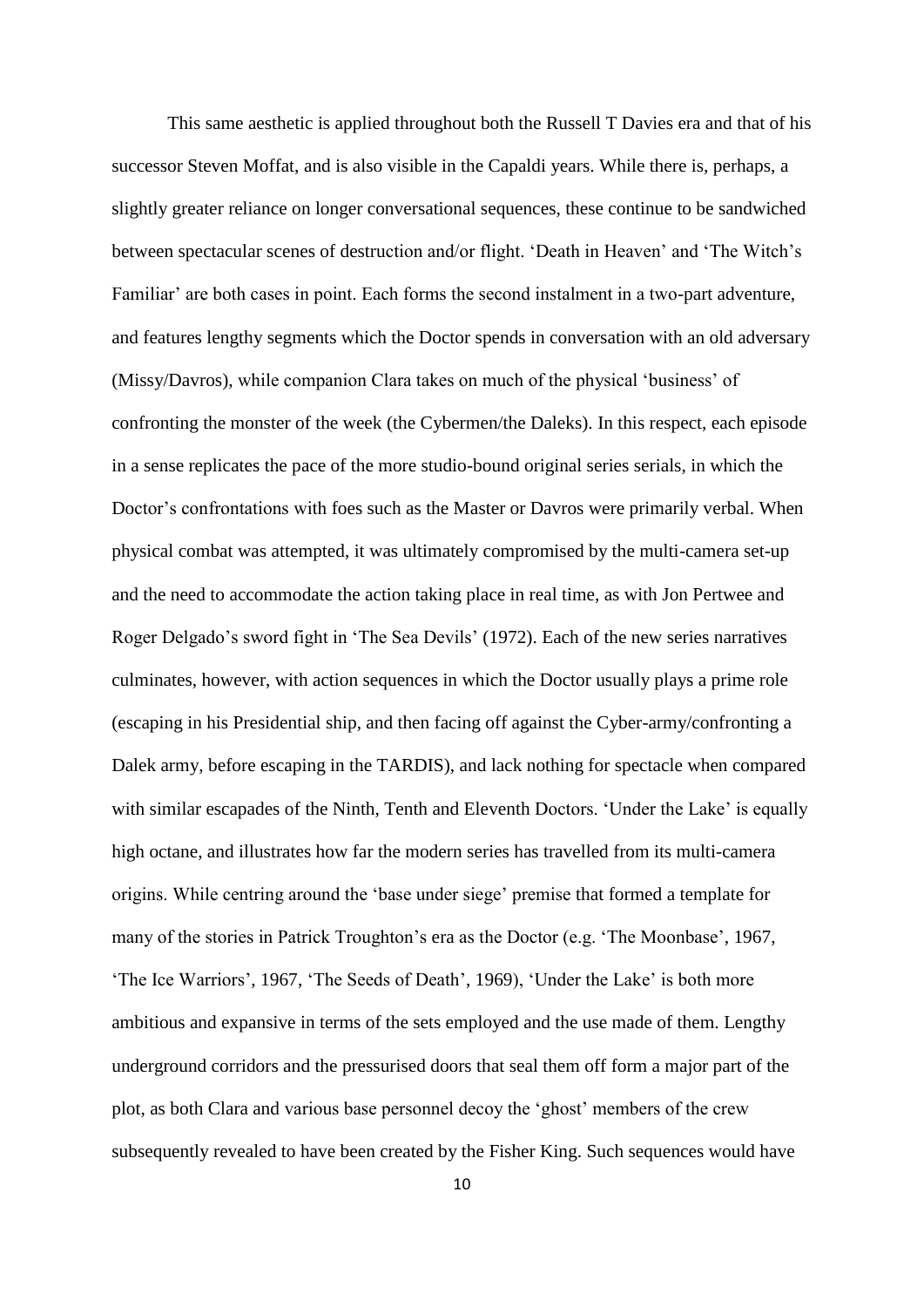been difficult to accommodate in the limited studio space of Lime Grove or Riverside,<sup>15</sup> which also provided a production home for the original series. However, it is notable that, for these tantalising 'action' sequences, the Doctor plays a relatively static role, co-coordinating events via communicator from a control chamber where he surveys events on a monitor, rather than joining in the running and hiding, as Tennant or Smith's incarnations might arguably have done. The same logic applies to 'Sleep No More', where lengthy dialoguebased scenes are interspersed with more action-oriented sequences, in which the rescue crew do battle with the Sandmen. In the 'Monks trilogy' from series ten ('Extremis', 'The Pyramid at the End of the World' and 'The Lie of the Land'), the Doctor's ability to perform as action hero is impeded by his temporary blindness, which leads to increased physical hesitancy, and a greater reliance than usual on companions Bill and Nardole (Matt Lucas), the latter often narrating what is happening before them for the Time Lord's benefit. However, these midseries episodes also feature some of the year's more epic and adrenalin-fuelled set pieces (not least the Doctor and Erica's [Rachel Denning] attempt to avert biochemical disaster). Such stories demonstrate that, while Capaldi's Doctor at times plays a more sedentary role, the overall pace of the stories is in no way slowed; by way of exception, his 'action' scenes in 'The Doctor Falls', in which he vigorously dispatches a number of Cybermen on the field of battle before being struck down, are as physical as those of any previous Doctors.

#### **Showing his age?**

The fact of the Twelfth Doctor's more visibly aged appearance (disallowing Tom Baker's cameo in 'The Day of the Doctor', the Twelfth is the first grey-haired 'regular' Doctor since Pertwee) is highlighted in his earliest episodes, only to be gradually downplayed as Capaldi establishes himself. The costume chosen by the new Doctor for his first two stories (and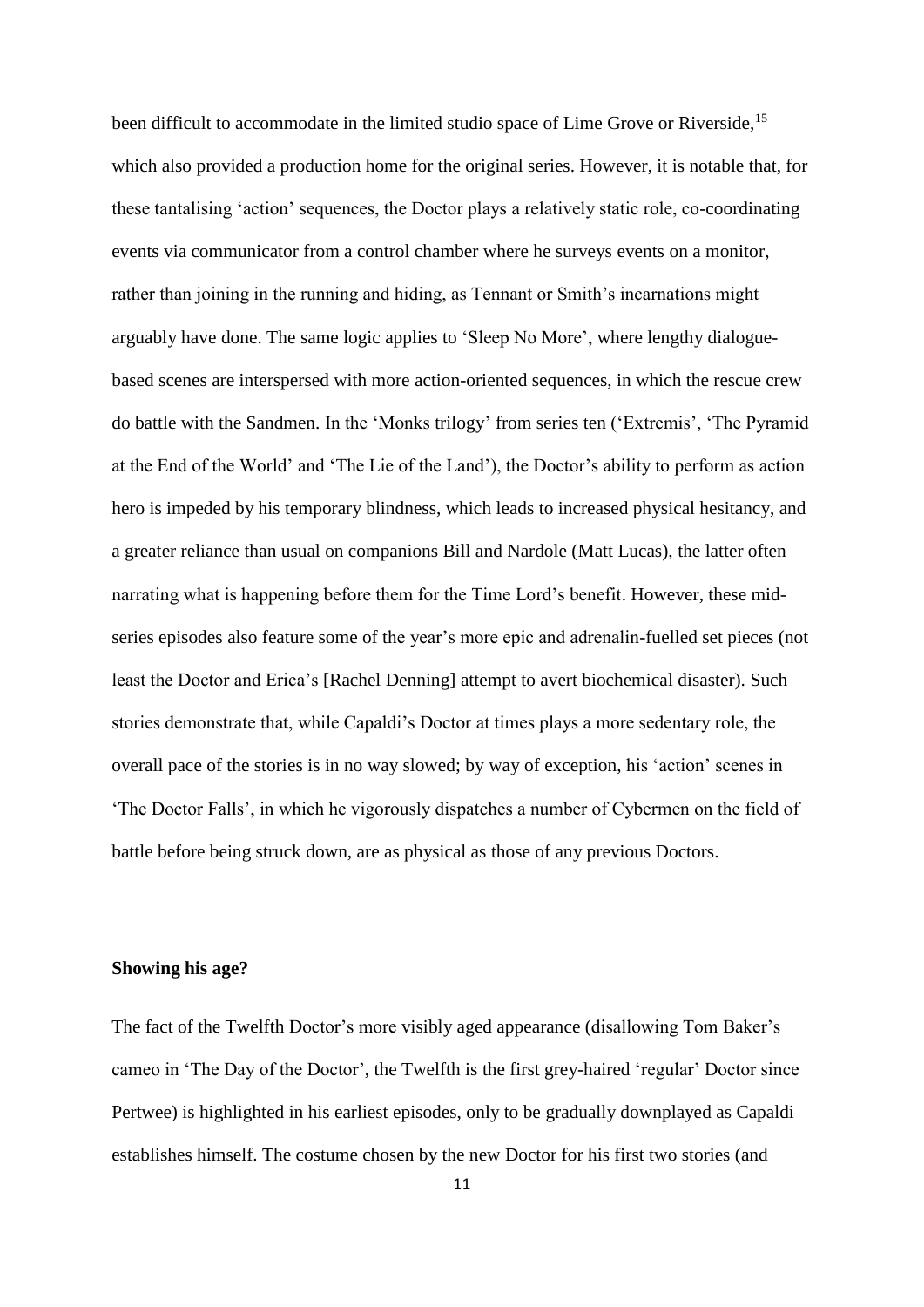trailed heavily in the afore-mentioned publicity shots) is stark and severe, as is the haircut Capaldi sports for most of his first series, which has the effect of further emphasising the actor's age. Even when the Doctor begins sporting the ultimate emblem of 2010s teen culture – the hoodie – it serves only to emphasise the scrawniness of the actor's neck. In Capaldi's second year the Doctor temporarily exchanges that long-serving *deus es machina*, the sonic screwdriver, for sonic shades, and returns to them the following year in order to mask his blindness. However, the adoption of sunglasses – and a new penchant for contemplatively strumming an electric guitar (the modern equivalent of Troughton's recorder) – while positing the Time Lord in the iconic pose of the anti-authoritarian, still cast him more as old rocker than a youthful hipster. His musical repertoire, ranging from the 60s pop of Roy Orbison's 'Pretty Woman' to the more traditional 'Amazing Grace' and Beethoven's Fifth, also reflects this, as does his 'retro' choice of pseudonym when leaving a voicemail on Clara's mobile, 'Doctor Disco' ('The Zygon Invasion'). The positioning of the Doctor in diametric opposition to 'youth' culture is further highlighted in 'Thin Ice' via his anachronistic linguistic attempts to demonstrate that he is 'down with the kids' ('You guys hang tight. Laters!').

When publicising Capaldi's appointment, Steven Moffat claimed that, just as predecessor Matt Smith 'had the demeanour of an older man … [Capaldi] is terribly boyish and young at times.<sup>'16</sup> Like several of his predecessors, Capaldi's Time Lord has a penchant for yo-yos,<sup>17</sup> and sarcastically offers his Dalek captors a game of dodgems after appropriating Davros's wheelchair in 'The Witch's Familiar'. However, there is no escaping the physical fact of the Twelfth Doctor's advanced years, and in truth his great age – and his implied 'immortality' – increasingly come to the fore as a theme in Capaldi's second year. The Doctor's relationship with Ashildr/Me (Maisie Williams) is on one level a re-tread of the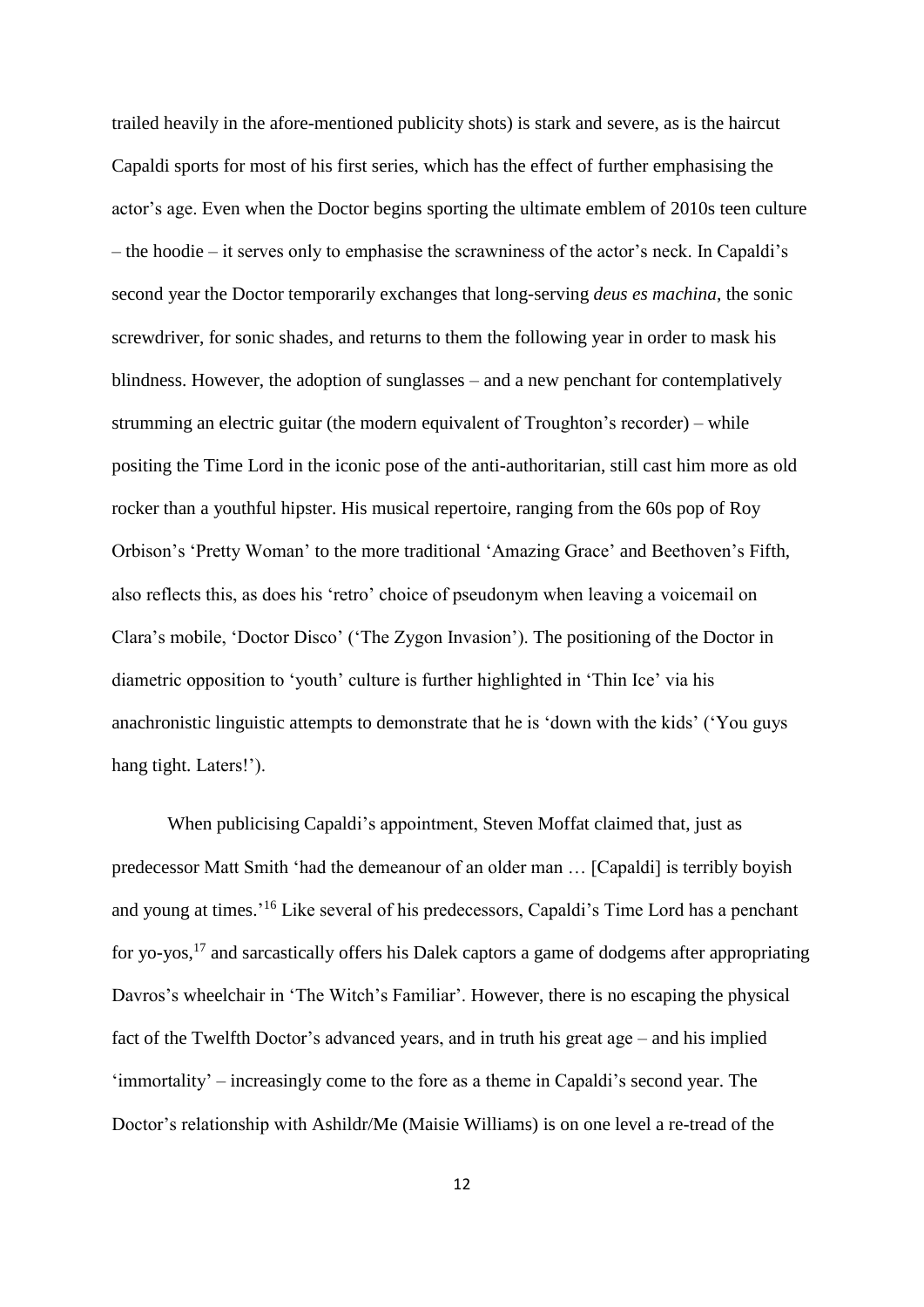Captain Jack (John Barrowman) storyline (a fact acknowledged in the script of 'The Woman Who Lived', the Doctor assuring Me that Jack will 'get round to her' eventually), though with the distinction that this time it is the Doctor himself, tired of 'losing people', who has bestowed the dubious gift of eternal life, rather than his companion Rose Tyler (Billie Piper).

The effects of ageing on the memory are certainly more evident in Capaldi's Doctor than in previous incarnations; natural enough given that, at double their age, he has twice as much to remember. In 'Deep Breath', he has a nagging feeling that he should recognise his clockwork antagonists (a reference to the Tennant story 'The Girl in the Fireplace'), but ultimately fails to place them. He also vaguely recalls having seen his new face somewhere before ('Who frowned me this face?'). These initial lapses of memory could, however, simply be symptoms of regeneration trauma. <sup>18</sup> Although Clara Oswald is ultimately wiped from the Doctor's memory ('Hell Bent'), his tenure at St Luke's University sees him commemorating two other significant females in his life – granddaughter Susan (Carole Ann Ford) and the departed River Song – via the surprisingly traditional means of framed photographs on his office desk ('The Pilot'). It is difficult to imagine this sentimental touch on Steven Moffat's part being applied to earlier incarnations of the Doctor, the character until this point usually having been one who looks firmly ahead rather than back. Other memories the Doctor has little difficulty recalling include his childhood nightmares and lapsed telepathic abilities ('Heaven Sent'), the fact that the Tereleptils began the Great Fire of London ('The Woman Who Lived'), his previous encounters with Earth survival ships ('Smile') and the many previous occasions on which he has vanquished the Cybermen ('The Doctor Falls'). In addition, in 'The Zygon Inversion' he can clearly recollect both the events of 'The Day of the Doctor' and his low opinion of former companion Harry 'the imbecile' Sullivan's intellect.<sup>19</sup> Memory is a particular theme of the latter serial, the Time Lord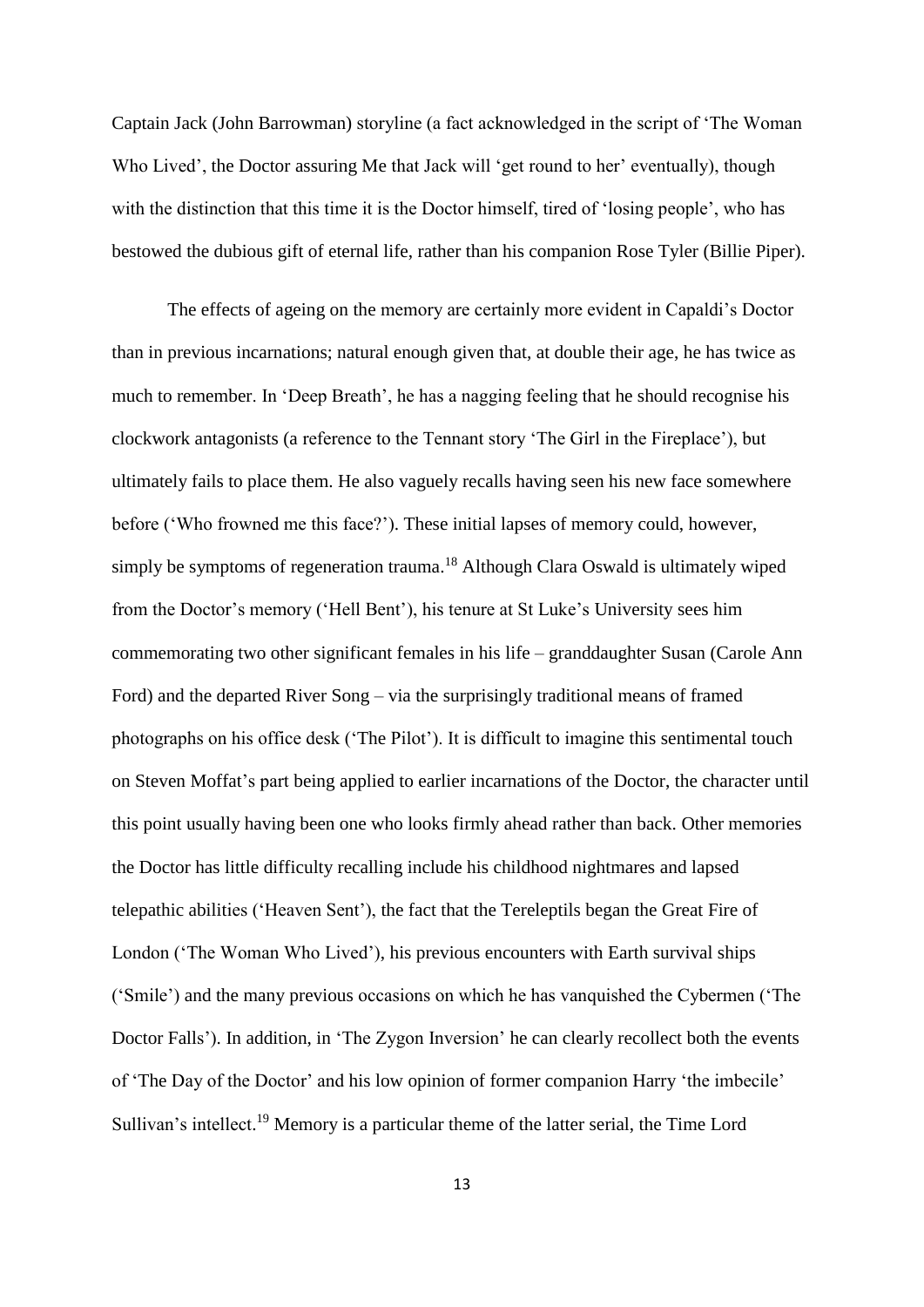revealing at the denouement that the face-off between Kate Lethbridge-Stewart and Bonnie the renegade Zygon is nothing new, and the former has already been through the Osgood Box scenario 'fifteen times' prior to having her memory wiped. It thus becomes clear that the Doctor – along with Osgood (Ingrid Oliver) – has taken on the role of perpetual watchdog; aware, perhaps, that he will always be needed.<sup>20</sup>

The fact that long life is more a curse than a blessing is not a new path for the series to tread,<sup>21</sup> but Capaldi's status as an 'old' Doctor lent it a pathos that would arguably have been less effective if played by one of his younger predecessors.<sup>22</sup> Just as the Tenth Doctor was at first uncomfortable in the company of the immortal Jack Harkness, so the Twelfth is unwilling to take Ashildr/Me with him on his travels ('The Woman Who Lived'), despite being personally responsible for her situation. Like him, she has lived so long that she no longer uses her original name, which she claims to have forgotten. When she assures the Doctor that she will, in the future, be looking out for his 'leftovers', as their patron saint, his response is not entirely that of a man reassured. While aware that he at times needs a watchful eye, the fact that there is someone else in the cosmos with the potential to match him for longevity does not sit easily. Tellingly, in 'The Girl Who Died' he is keen that Ashildr have the option of choosing a similarly immortal companion, reflecting the ultimate loneliness of the reluctant Lord of Time. This is, after all, a Doctor who has clearly spent much of his later life alone<sup>23</sup> – to the extent that he sometimes finds it difficult to focus on any conversation not directly relevant to his own train of thought, even when a gun is literally being held to his head ('The Woman Who Lived'). Unlike Ashildr, however, the Doctor has not lived long enough to entirely forget the value of human life. The Doctor's developing relationship with Clara is also indicative of his increased sensitivity with regard to the passage of time.<sup>24</sup> Just as the Tenth Doctor warned Rose that, though she could spend the rest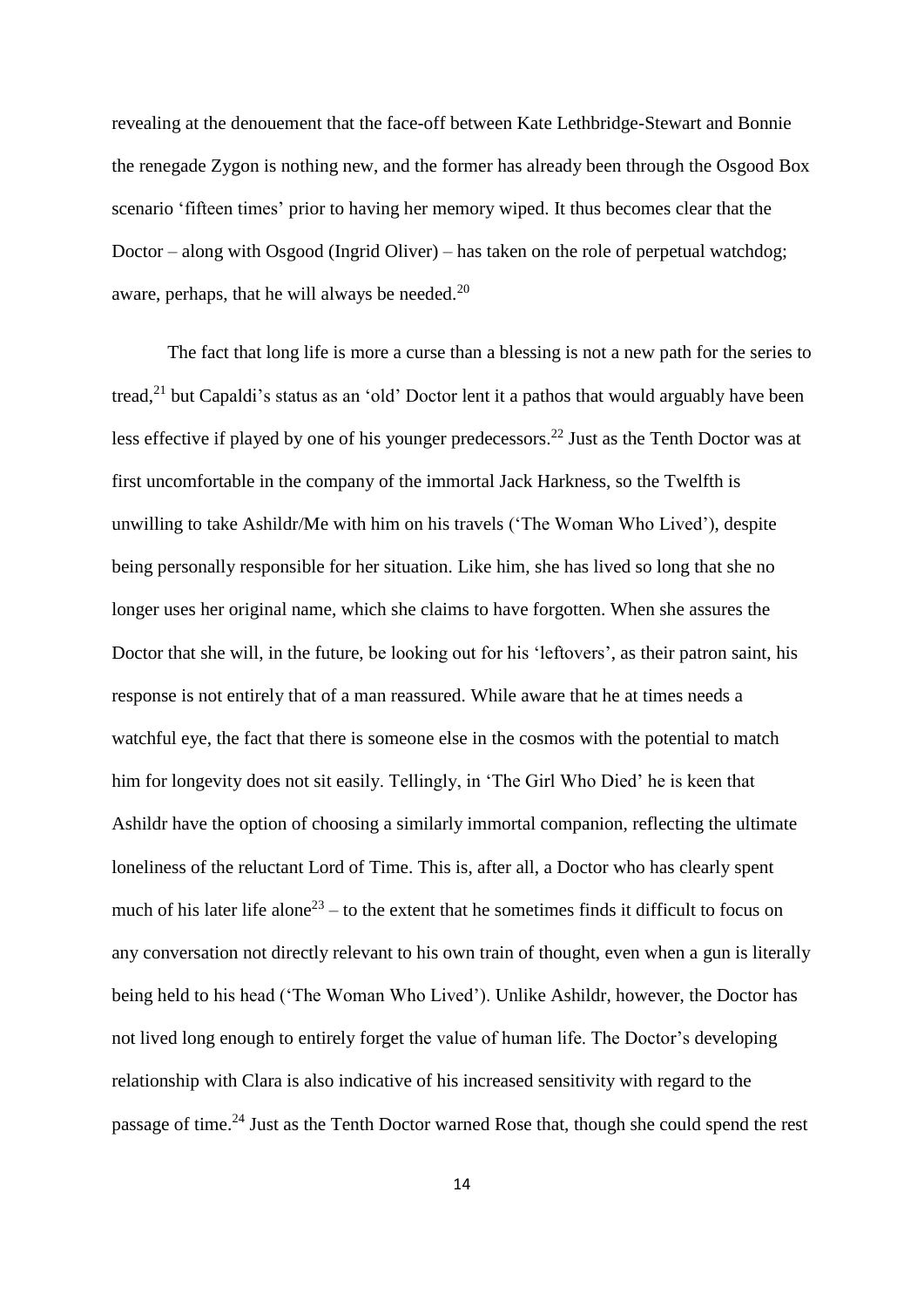of her life with him, he could never have the same experience with her ('The Satan Pit'), so the Twelfth by turns pushes Clara away (in series eight, towards Danny) before pulling her back (even learning, eventually, to hug); their final stories in particular reveal a growing insecurity at the thought of losing her. Perhaps by way of compensation for Clara's later absence, the Doctor opts to spend a single night of twenty-four years with River Song on the planet Darillium ('The Husbands of River Song'). Although aware that she is fated to die after this meeting – an event his tenth self has already witnessed ('Forest of the Dead', 2008) – he is determined to prolong their encounter for as long as possible. By series ten the Doctor is seemingly resigned to watching over Missy in the Vault for the thousand years it will take to rehabilitate her; a possible acknowledgement that hers is one of the few lifespans to match his own, and perhaps a desire for company in his later years. As Missy later reproves him in 'World Enough and Time', only Time Lords can be friends with each other; anything else is cradle-snatching. As ever, though, the Doctor is uncomfortable growing old (or older) in any one place or time, and it is Bill (against whom Missy's admonishment is directed) that proves the catalyst for the Doctor renewing his wanderings in time and space (and, ironically, indirectly causing Missy to be released from the Vault).

Another subtext to Capaldi's later episodes is the fact that 'old' need not necessarily mean decrepit – particularly when even an aged Time Lord still has regeneration energy available to draw upon at will. In 'The Witch's Familiar' it is this ability that 'renews' both the ailing Davros – just as the Kaled scientist intended – and the decaying, near-liquefied remains of the 'old' Kaled mutants that populate the sewers of Skaro. These 'regenerated' Daleks then turn, in time-honoured fashion, on their own descendants, their attack on the present-day Daleks facilitating the Doctor and Clara's escape. In 'Empress of Mars' it is the veteran Ice Warrior Friday (Richard Ashton) that provides the impetus both to revive his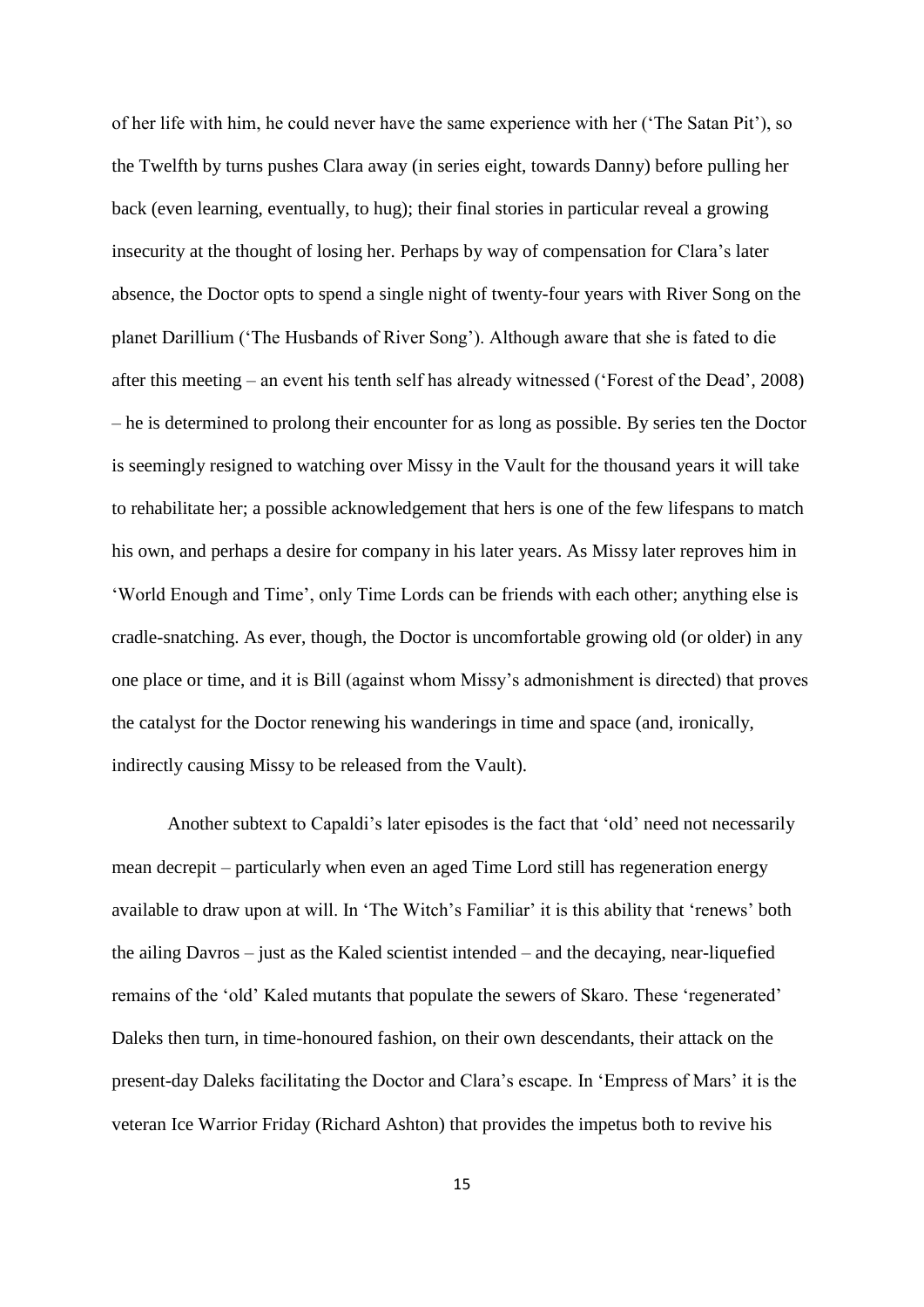leader, Iraxxa (Adele Lynch), and to launch a new, golden age of Ice Warrior/human relations. Capaldi's Doctor is often derided and dismissed on first appearance as an 'old man', much as Hartnell's and even Pertwee's sometimes were; in 'The Girl Who Died' he is not among the strongest and best selected by the Mire for culling from the Viking settlement (though he admittedly works hard to avoid detection), and in 'Knock Knock' the Caretaker (David Suchet) states that, as he is of advanced years, the Doctor will possess less energy than the house's younger victims (though he will be harvested just the same). However, the Twelfth Doctor usually proves to possess both the intellect and energy required to resolve the situation, and a recurring theme of his first year in particular is the ceding to him of leadership by initially dismissive authority figures ('Into the Dalek'; 'Time Heist'; 'Kill the Moon'; 'Mummy on the Orient Express'; 'In the Forest of the Night'). In 'Dark Water' he is even made President of the World – a role for which he is seen to have developed a certain relish in 'The Zygon Invasion', and that he has taken entirely for granted (much to Bill's surprise) by 'The Pyramid at the End of the World'.

#### **Conclusion: The New (Older) Statesman**

The introduction of Peter Capaldi as the Doctor could be read both as a return to the elder statesman style of lead actor that predominated for the first 18 years of the original series, and a continuation of the more action-oriented hero of the re-launch. While much was made of Capaldi's advanced years in terms of scripting and characterisation, the Twelfth Doctor proved more than adept at keeping pace with his more youthful predecessors. The programme's single camera production model, and the increased volume of post-production special effects, allowed for a far greater emphasis on visual spectacle than was possible in the era of multi-camera studio, and the fact that the Doctor's body was slightly older than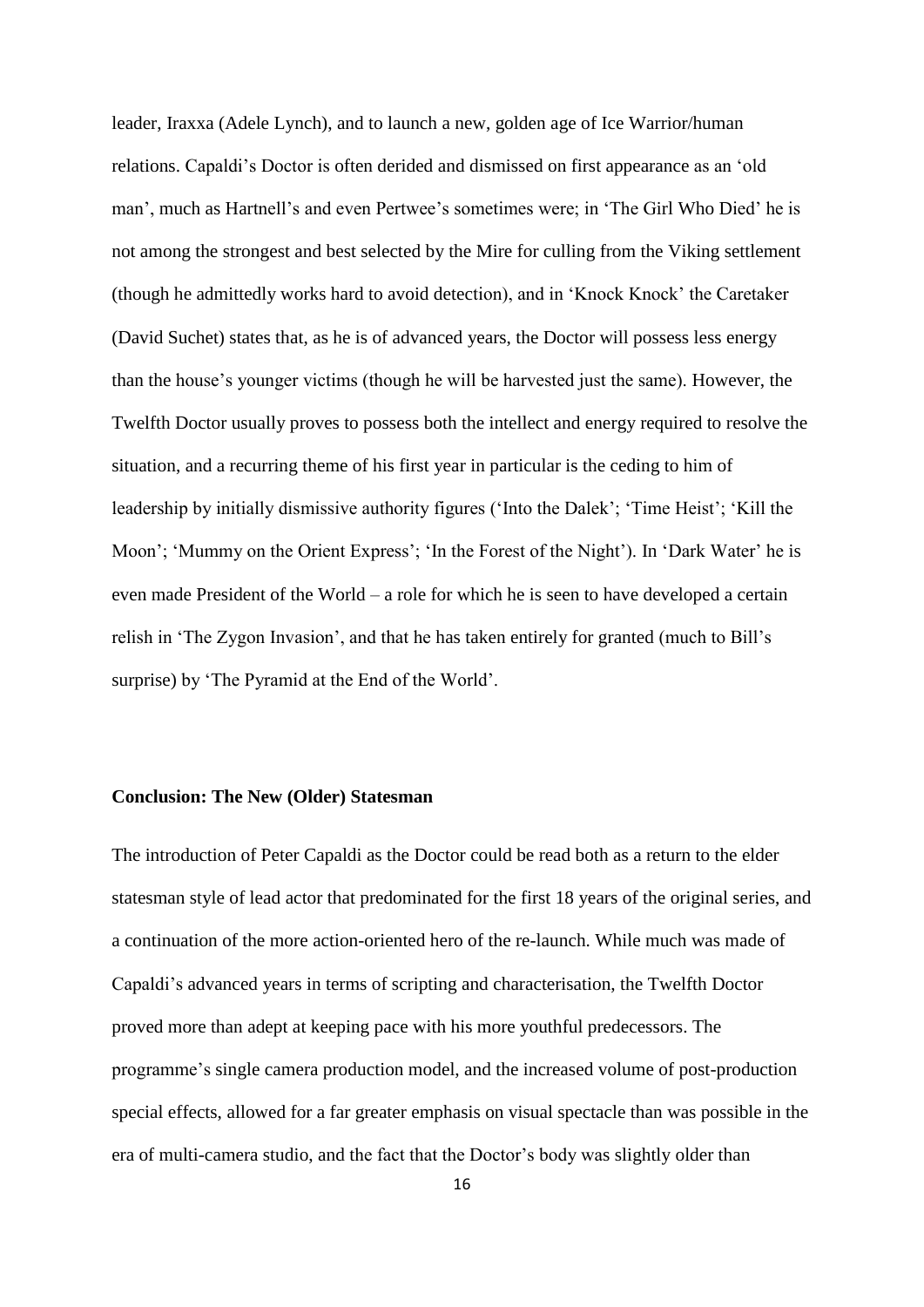contemporary audiences may have been used to in no way militated against this faster-paced narrative style. If, upon its 2005 re-launch, *Doctor Who* could have been seen as a case of 'out with the old and in with the new', the Moffatt/Capaldi era refined this to draw upon the best of both classic and modern *Who*, demonstrating that an older and wiser head need not necessarily preclude the high octane style of storytelling that now predominates in so much twenty-first century television drama. This chapter has therefore demonstrated the importance of thinking through ideas of aging in the Peter Capaldi era; however, in their later chapters for this collection, Matt Hills and Paul Booth look at the way in which Capaldi's age was, in some cases, highlighted paratextually, but also at the way in which this was sometimes sidestepped.

<sup>3</sup> Steven Moffat. 'Day of the Doctors', in *Radio Times* 17-23 May 2014, p.13.

**.** 

<sup>4</sup> The Second Doctor estimated that he was 450 years old in Earth terms in 'The Tomb of the Cybermen' (1967), while the Third stated that he had been a scientist for several thousand years in 'The Mind of Evil' (1971). The Fourth gave his age as 749 in 'The Brain of Morbius' (1976), and as 750 in 'The Robots of Death' (1977), but according to Romana had aged to 759 by 'The Ribos Operation' (1978). He then turned 760 in 'The Power of Kroll' (1978). The Sixth Doctor gave his age as 900 ('Revelation of the Daleks', 1985), and the Seventh as 953 in 'Time and the Rani' (1987).

<sup>&</sup>lt;sup>1</sup> Missy's comments to Clara in the same episode suggest that the Doctor was female for at least part of his early life.

 $2$  Interestingly, the Doctor himself seems oblivious to the increased age of his physical appearance, twice assuming that Bill Potts thinks he looks younger than his years ('The Pilot'; 'Knock Knock').

<sup>&</sup>lt;sup>5</sup> The War Doctor would subsequently state that he was 400 years younger than the 'twelve hundred or something' Eleventh Doctor in 'The Day of the Doctor', making him around 800 years old. The Ninth Doctor claimed to be around 900 years old in 'Aliens of London' (2005).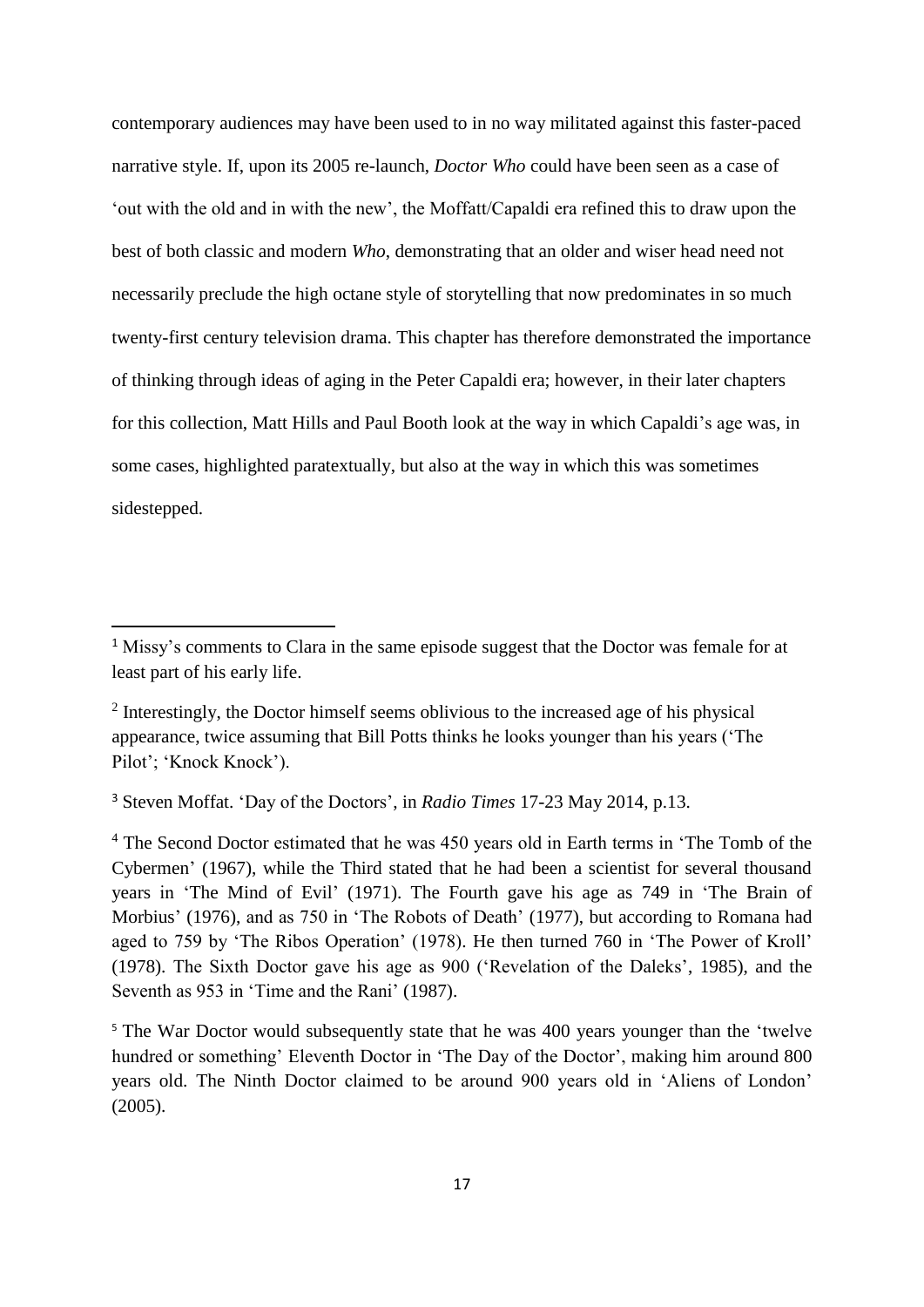<sup>6</sup> The process was, however, not specifically referred to as such until eight years later in 'Planet of the Spiders' (1974).

**.** 

 $<sup>7</sup>$  The Sixth Doctor also liked to think of the process in these terms ('The Twin Dilemma',</sup> 1984), though in his case his body has clearly aged in comparison to his Fifth incarnation.

<sup>8</sup> On the one occasion Hartnell's Doctor does engage in physical combat, tussling with a would-be assassin in 'All Roads Lead to Rome' (1965), the actor is left palpably short of breath.

9 John Tulloch and Manuel Alvarado, *Doctor Who: The Unfolding Text* (London and Basingstoke, 1983), p. 229.

 $10$  While the Fifth Doctor's relationship with female travelling companion Tegan was, like the Sixth's with Peri, sometimes antagonistic, this was not the result of the battle over another's affections, as is implied for the Twelfth Doctor and Danny with Clara.

 $11$  While the Third Doctor reversed polarities on several occasions, Pertwee only delivered the line in full in 'The Sea Devils' (1972) and 'The Five Doctors' (1983). It should be noted, however, that Capaldi's borrowings are not limited to the Third Doctor alone, the Second's favoured line 'When I say run, run!' featuring in 'Sleep No More'.

<sup>12</sup> Although her physical body dies when she is converted into a Cyberman, Bill Potts' personality survives – and she is lately resurrected thanks to the Pilot.

<sup>13</sup> The Third Doctor takes up arms against the Master in 'The Sea Devils' and the Fifth in 'The King's Demons' (1983), while the Fourth tackles both Count Federico's troops in 'The Masque of Mandragora' (1976) and master swordsman Count Grendel in 'The Androids of Tara' (1978).

<sup>14</sup> In the Blu-ray commentary for the episode, producer Derek Ritchie confirms that a stunt double was used, with Capaldi seated on a mechanical horse for his close-ups.

<sup>15</sup> In the Blu-ray commentary for the episode, actress Sophie Stone reveals that only two corridor sets were in fact used at the Roath Lock studios in Cardiff, though these are clearly substantial enough to 'double' for a complex network of walkways – something that would have been difficult to replicate in the earlier multi-camera studios.

<sup>16</sup> Steven Moffat, 'Day of the Doctors', p.13.

 $17$  Both the Fourth and Twelfth Doctors use the yo-yo to perform a gravity test ('The Ark in Space', 1975, and 'Kill the Moon'), and a gold model is one of the possessions stolen from the Seventh Doctor by Chang Lee, and subsequently returned to the Eighth in the 1996 television movie.